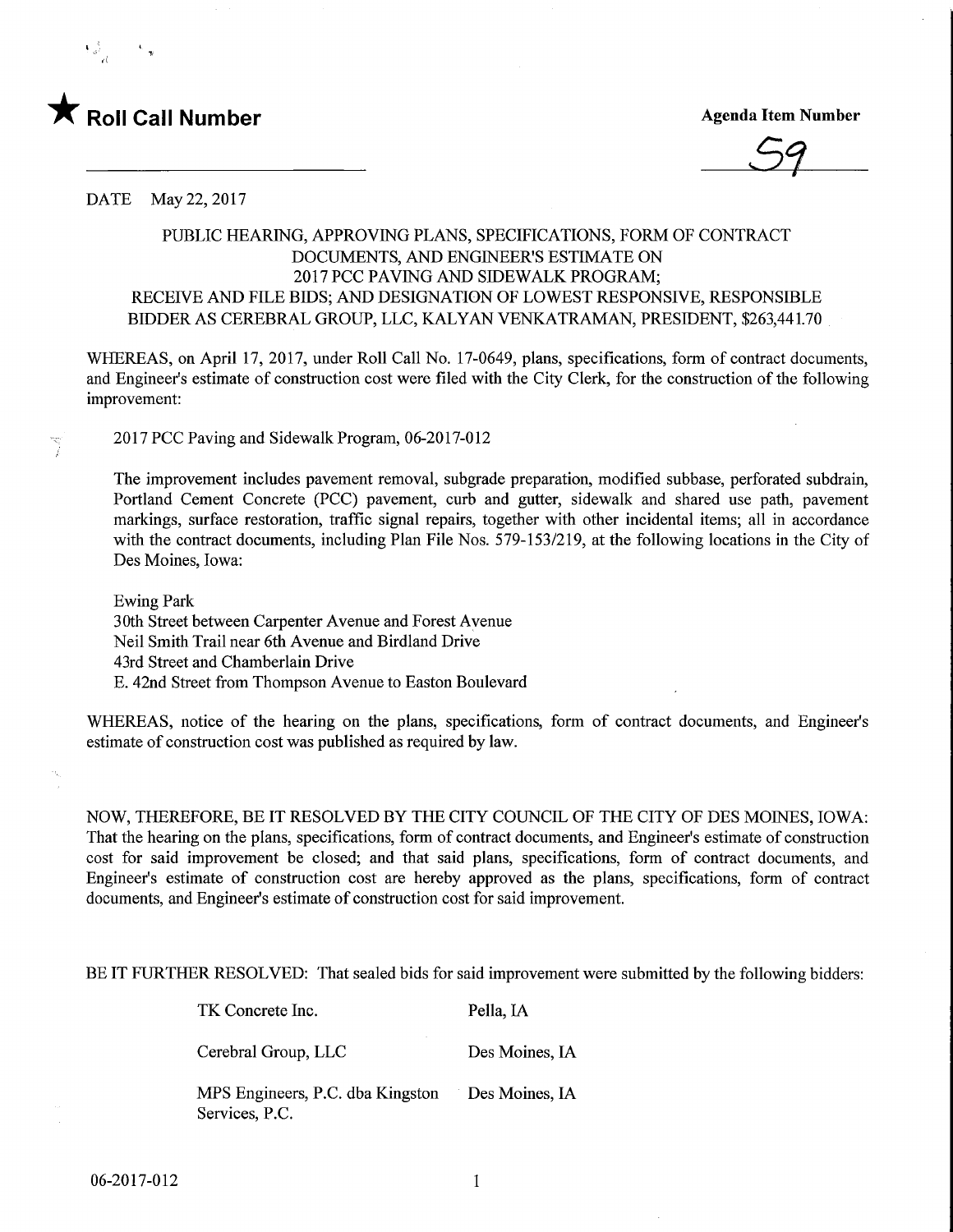## **Roll Call Number**

**Agenda Item Number** 

DATE May 22, 2017

which were received and opened at a public meeting presided over by the Engineer in the Shijiazhuang Room, 2nd Floor, City Administration Building, 400 E. Court Avenue, Des Moines, Iowa at 11:00 a.m. on May 9, 2017. Said bids and the attached tabulation of bids for said improvement be and are hereby received and filed.

BE IT FURTHER RESOLVED: That the Des Moines City Engineer, as the Engineer, has determined that the lowest responsive, responsible bid for the construction of said improvement was submitted by Cerebral Group, LLC, Kalyan Venkatraman, President, 1540 High Street, Suite 102, Des Moines, IA, 50309 in the amount of \$263,441.70, and said bid be and the same is hereby accepted.

BE IT FURTHER RESOLVED: That the bid security of the unsuccessful bidders be and is hereby authorized and directed to be returned.

BE IT FURTHER RESOLVED: That the Engineer is hereby directed to secure execution by the lowest responsible, responsive Bidder and its surety of the contract documents in the form heretofore approved by this Council; that the Engineer is directed to thereafter present said contract documents to this Council for approval and authorization to the Mayor to sign; and that no contract shall be deemed to exist between the City of Des Moines and said Bidder until said contract has been executed by the Bidder, and shall have been approved by this Council and executed by the Mayor and attested to by the City Clerk.

BE IT FURTHER RESOLVED: That the City Council hereby authorizes the necessary road closures for the Project.

(City Council Communication Number  $\Box \Box \Box \Box \Box$ ) attached.)

Moved by\_ to adopt.

Kathleen Vanderpool Daniel E. Ritter<br>
Deputy City Attorney Des Moines Fin

FORM APPROVED: THE RESERVED OF THE RESERVED FUNDS AVAILABLE

Des Moines Finance Director

Funding Source: 2017-2018 CIP, Page Street - 28, Rehabilitation and Preservation of Major Roadways, ST222, Being:

\$9,000 (maximum) in Des Moines MPO Complete Streets Tactical Starts Grant Program; \$98,955.50 in G.O. Bonds; \$39,716.00 in G.O. Bonds transferred from PK137; \$55,508.80 in G.O. Bonds transferred from PK045; and the remaining \$60,261.40 in G.O. Bonds transferred from SW081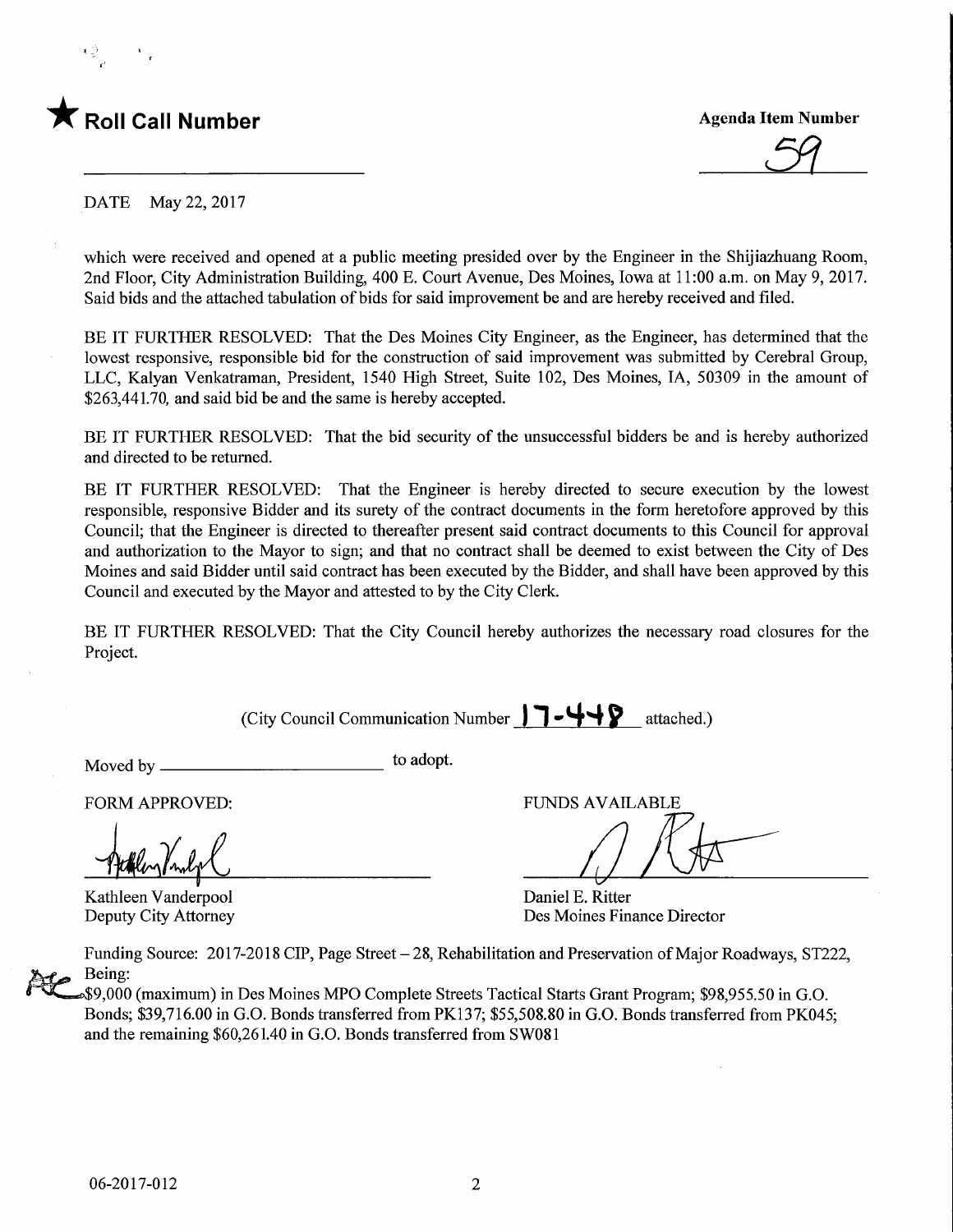

 $\alpha$  ,  $^3$ 

ng<br>P

DATE May 22, 2017



| <b>COUNCIL ACTION</b> | <b>YEAS</b> | <b>NAYS</b> | <b>PASS</b> | <b>ABSENT</b>   |
|-----------------------|-------------|-------------|-------------|-----------------|
| <b>COWNIE</b>         |             |             |             |                 |
| <b>COLEMAN</b>        |             |             |             |                 |
| <b>GATTO</b>          |             |             |             |                 |
| <b>GRAY</b>           |             |             |             |                 |
| <b>HENSLEY</b>        |             |             |             |                 |
| <b>MOORE</b>          |             |             |             |                 |
| <b>WESTERGAARD</b>    |             |             |             |                 |
| <b>TOTAL</b>          |             |             |             |                 |
| <b>MOTION CARRIED</b> |             |             |             | <b>APPROVED</b> |
|                       |             |             |             |                 |
|                       |             |             |             |                 |
|                       |             |             |             | Mayor           |

I, Diane Rauh, City Clerk of said City Council, hereby certify that at a meeting of the City Council, held on the above date, among other proceedings the above was adopted.

IN WITNESS WHEREOF, I have hereunto set my hand and affixed my seal the day and year first above written.

 $\overline{\phantom{a}}$